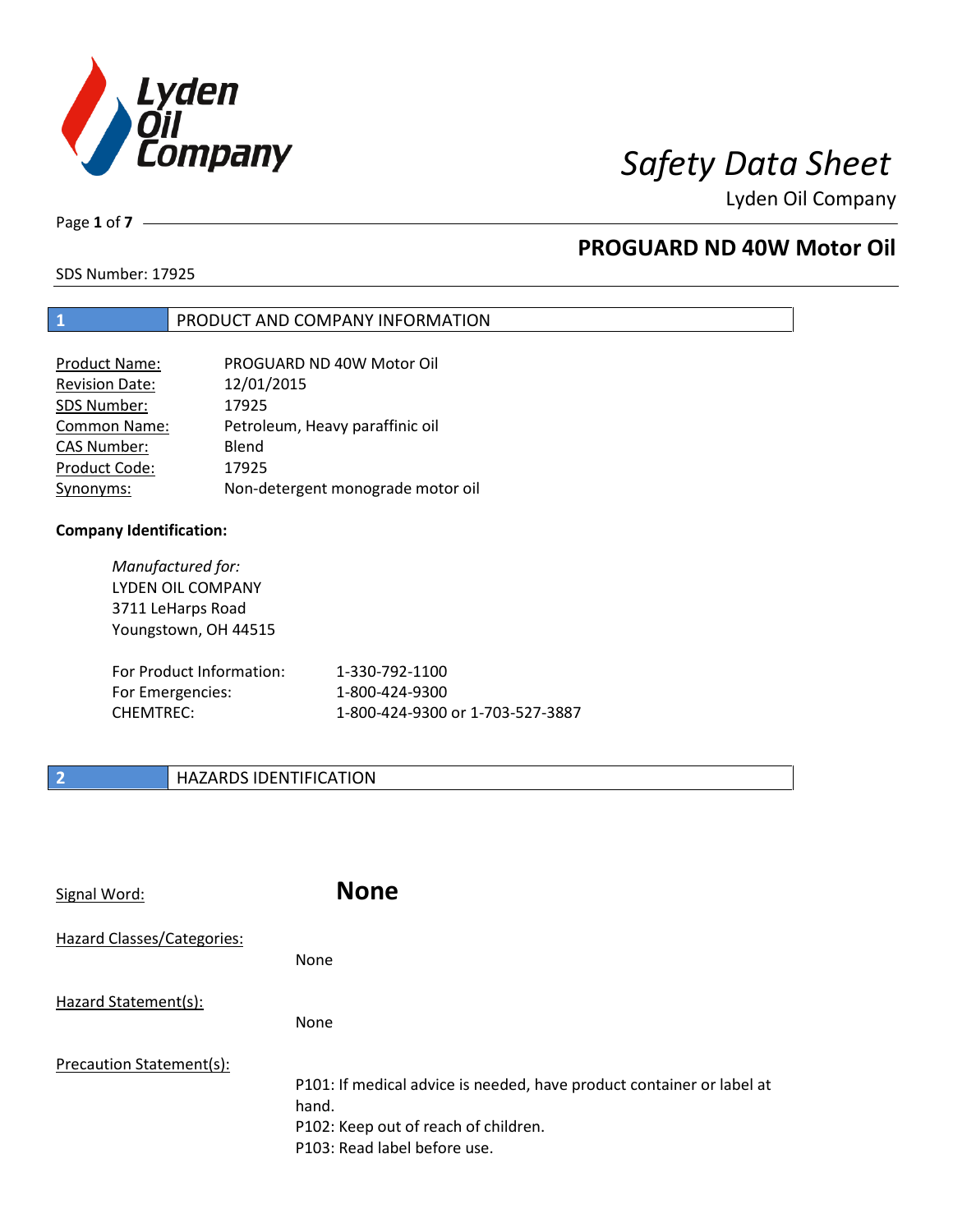

Page **2** of **7**

# **PROGUARD ND 40W Motor Oil**

SDS Number: 17925

Other Hazard Statement(s):

Repeated exposure may cause skin dryness or cracking.

|  | COMPOSITION / INFORMATION ON INGREDIENTS |
|--|------------------------------------------|
|--|------------------------------------------|

Ingredients:

*Mixture of the substances listed below with nonhazardous additions.*

| <b>Chemical Name</b>                                      | <b>CAS Number</b> | Percentage |
|-----------------------------------------------------------|-------------------|------------|
| Residual oils, petroleum, solvent dewaxed                 | 64742-62-7        | 80-90      |
| Distillates (petroleum), solvent-dewaxed heavy paraffinic | 64742-65-0        | 10-20      |

*\*Any concentration shown as a range is to protect confidentiality or is due to batch variation.*

| $\overline{\phantom{a}}$ | RST AID MEASURES<br>כחו־ |
|--------------------------|--------------------------|
|                          |                          |

### Description of First Aid Measures:

| Inhalation:   | If symptoms develop, move victim to fresh air. If symptoms persist,<br>obtain medical attention.                  |
|---------------|-------------------------------------------------------------------------------------------------------------------|
| Skin Contact: | Wash with soap and water. Remove contaminated clothing and wash<br>before reuse. Get medical attention if needed. |
| Eye Contact:  | Rinse opened eye for several minutes under running water. If<br>symptoms persist, consult medical attention.      |
| Ingestion:    | Rinse mouth with water. If symptoms develop, obtain medical<br>attention.                                         |

Symptoms and Effects, both acute and delayed:

No further relevent data available.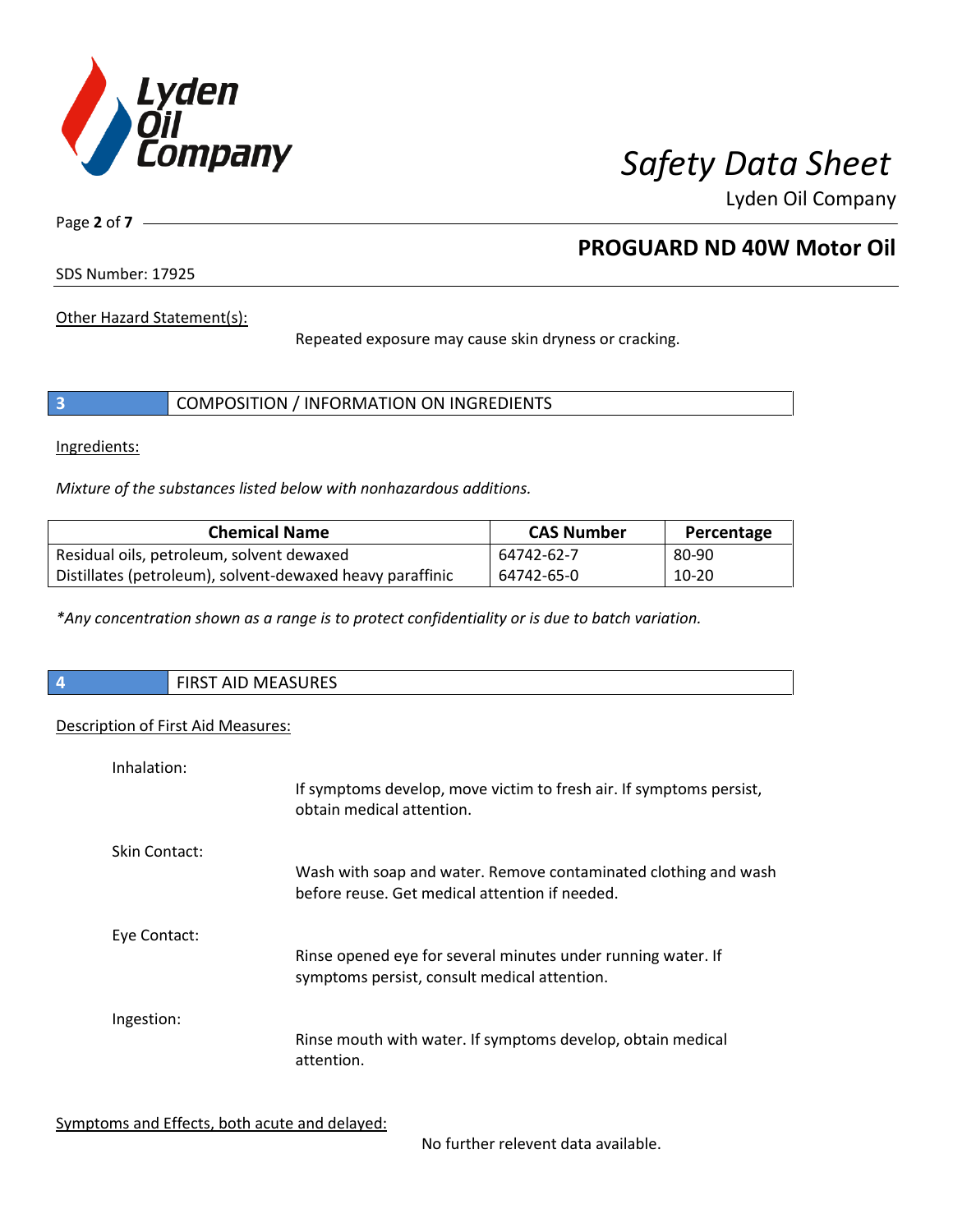

**PROGUARD ND 40W Motor Oil**

Lyden Oil Company

SDS Number: 17925

Page **3** of **7**

Recommended Actions:

Treat symptomatically. Call a doctor or poison control center for guidance.

| 5                                       | <b>FIRE FIGHTING MEASURES</b>             |                                                                                                                                                                                                   |
|-----------------------------------------|-------------------------------------------|---------------------------------------------------------------------------------------------------------------------------------------------------------------------------------------------------|
|                                         | Recommended Fire-Extinguishing Equipment: | Use dry powder, foam, or carbon dioxide fire<br>extinguishers. Water may be ineffective in fighting<br>an oil fire unless used by experienced fire fighters.                                      |
| Possible Hazards During a Fire:         |                                           | Hazardous combustion products may include: A<br>complex mixture of airborne solid and liquid<br>particulates and gases (smoke). Carbon monoxide.<br>Unidentified organic and inorganic compounds. |
| <b>Recommendations to Firefighters:</b> |                                           | No special measures required.                                                                                                                                                                     |
| 6                                       | <b>ACCIDENTAL RELEASE MEASURES</b>        |                                                                                                                                                                                                   |
| <b>Personal Precautions:</b>            |                                           | Avoid contact with skin, eyes, and clothing.<br>Keep away from sources of ignition.                                                                                                               |
| <b>Emergency Procedures:</b>            |                                           | Contain spilled material, collect in suitable and<br>properly labeled containers.                                                                                                                 |
| <b>Environmental Precautions:</b>       |                                           | Do not allow to reach sewage system or any water<br>course.<br>Do not allow to enter ground waters.                                                                                               |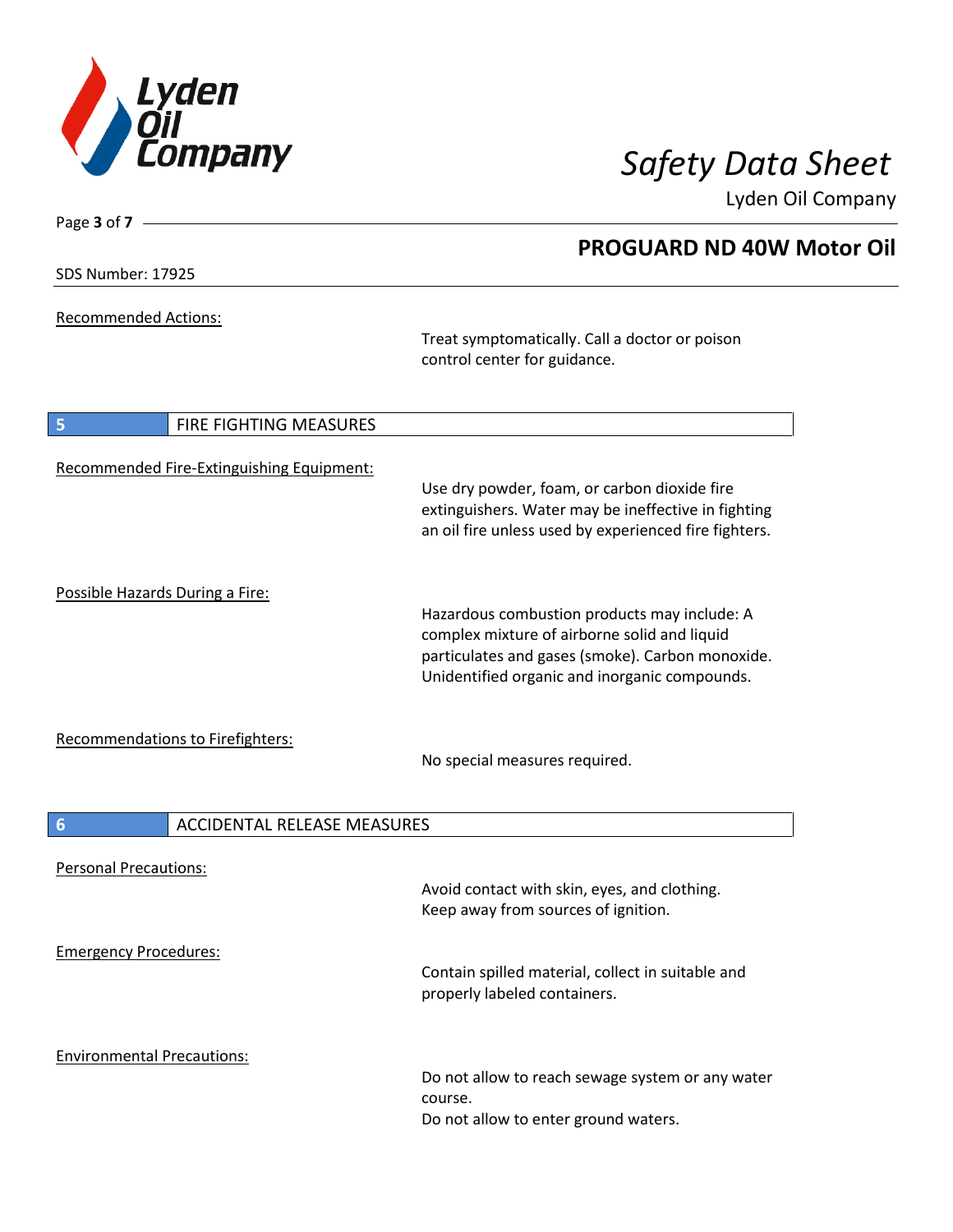

**PROGUARD ND 40W Motor Oil**

Lyden Oil Company

SDS Number: 17925

Page **4** of **7**

Cleanup Procedures:

Pick up excess with inert absorbant material.

**7** HANDLING AND STORAGE Handling Precautions:

Handle with care and avoid spillage on the floor. Do not cut, weld, drill, grind, braze, or solder container.

Storage Requirements:

Keep container tightly sealed. Keep away from sources of ignition.

### **8** EXPOSURE CONTROLS / PERSONAL PROTECTION

### Exposure Limits:

-64742-65-0 Distillates (petroleum), solvent-dewaxed heavy paraffinic (10-20%):

ACGIH TLV – Long-term value:  $5mg/m<sup>3</sup>$ OSHA PEL - Long-term value: 5mg/m<sup>3</sup>

### Engineering Controls:

All ventilation should be designed in accordance with OSHA standard (29 CFR 1910.94).

Personal Protective Equipment:

Wash hands before breaks and at the end of work. Use safety glasses and gloves.

### **9** PHYSICAL AND CHEMICAL PROPERTIES

Color: Amber Physical State: Liquid

Odor: Data not available Odor Threshold: Data not available pH: Data not available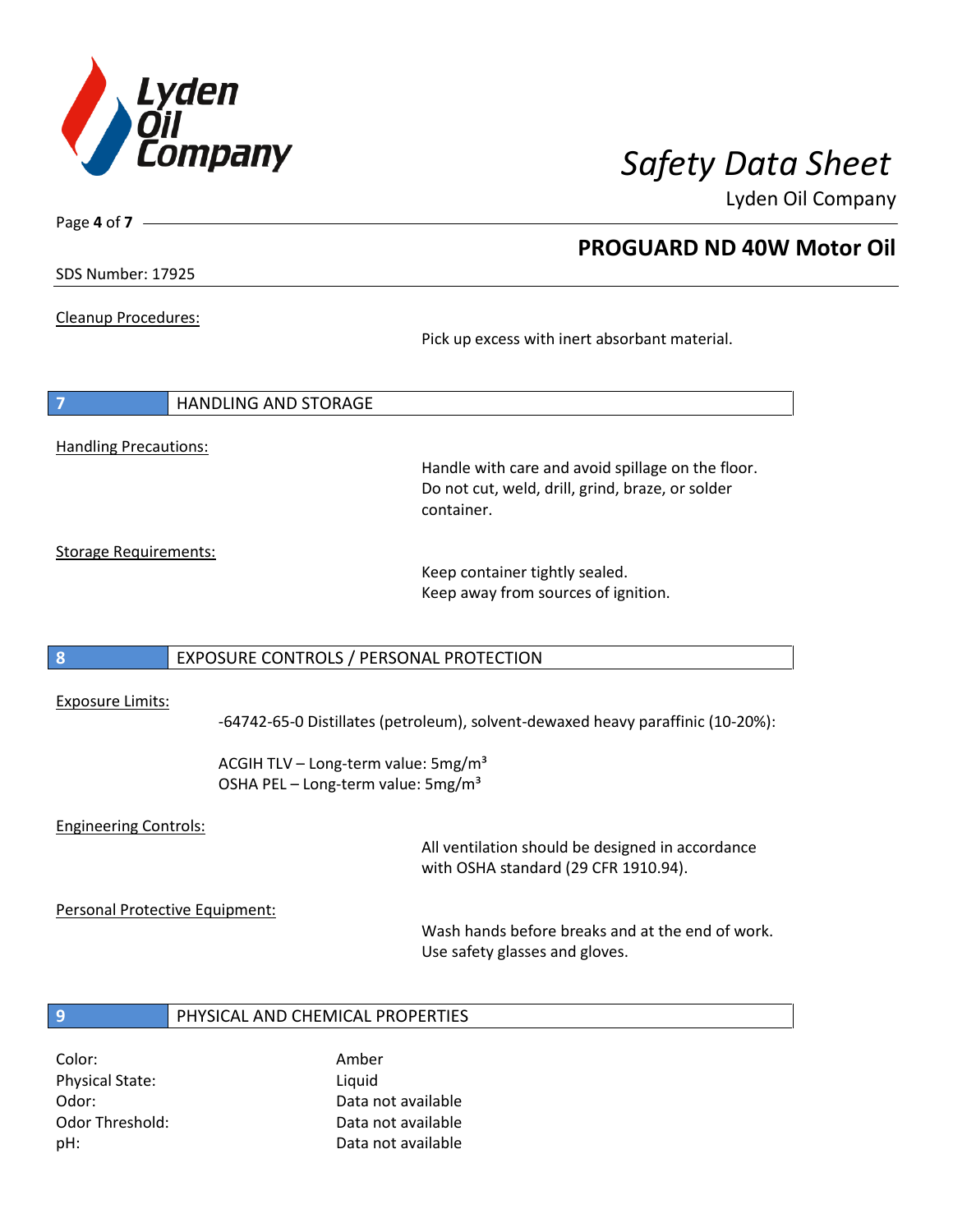

**PROGUARD ND 40W Motor Oil**

Lyden Oil Company

# SDS Number: 17925

Page **5** of **7**

| <b>Melting Point:</b>         | Data no           |
|-------------------------------|-------------------|
| <b>Boiling Point:</b>         | Data no           |
| <b>Boiling Range:</b>         | Data no           |
| Flash Point:                  | $204.4^{\circ}$ C |
| <b>Evaporation Rate:</b>      | Data no           |
| Flammability:                 | Data no           |
| Flammability Limits:          | Data no           |
| Vapor Pressure:               | Data no           |
| Vapor Density:                | Data no           |
| <b>Relative Density:</b>      | Data no           |
| Solubilities:                 | Insoluble         |
| <b>Partition Coefficient:</b> | Data no           |
| Auto-Ignition Temperature:    | Data no           |
| Decomposition Temperature:    | Data no           |
| Viscosity:                    | $14 \text{ mm}^2$ |

### t available t available t available  $E/399.9°$  F (COC Method) t available t available t available t available t available t available le in water t available t available t available  $\gamma$ sec (kinematic at 100°C)

### **10** STABILITY AND REACTIVITY

| Stability:                     | Stable under normal conditions.                                  |
|--------------------------------|------------------------------------------------------------------|
| Reactivity:                    | Not reactive under normal conditions.                            |
| <b>Conditions to Avoid:</b>    |                                                                  |
|                                | Extreme temperature, sparks, open flame, and<br>direct sunlight. |
| Hazardous Reactions:           | No known hazardous reactions.                                    |
|                                |                                                                  |
| Incompatible Materials:        | No further relevant information available.                       |
| <b>Decomposition Products:</b> |                                                                  |
|                                | Hazardous decomposition products are not<br>expected to form.    |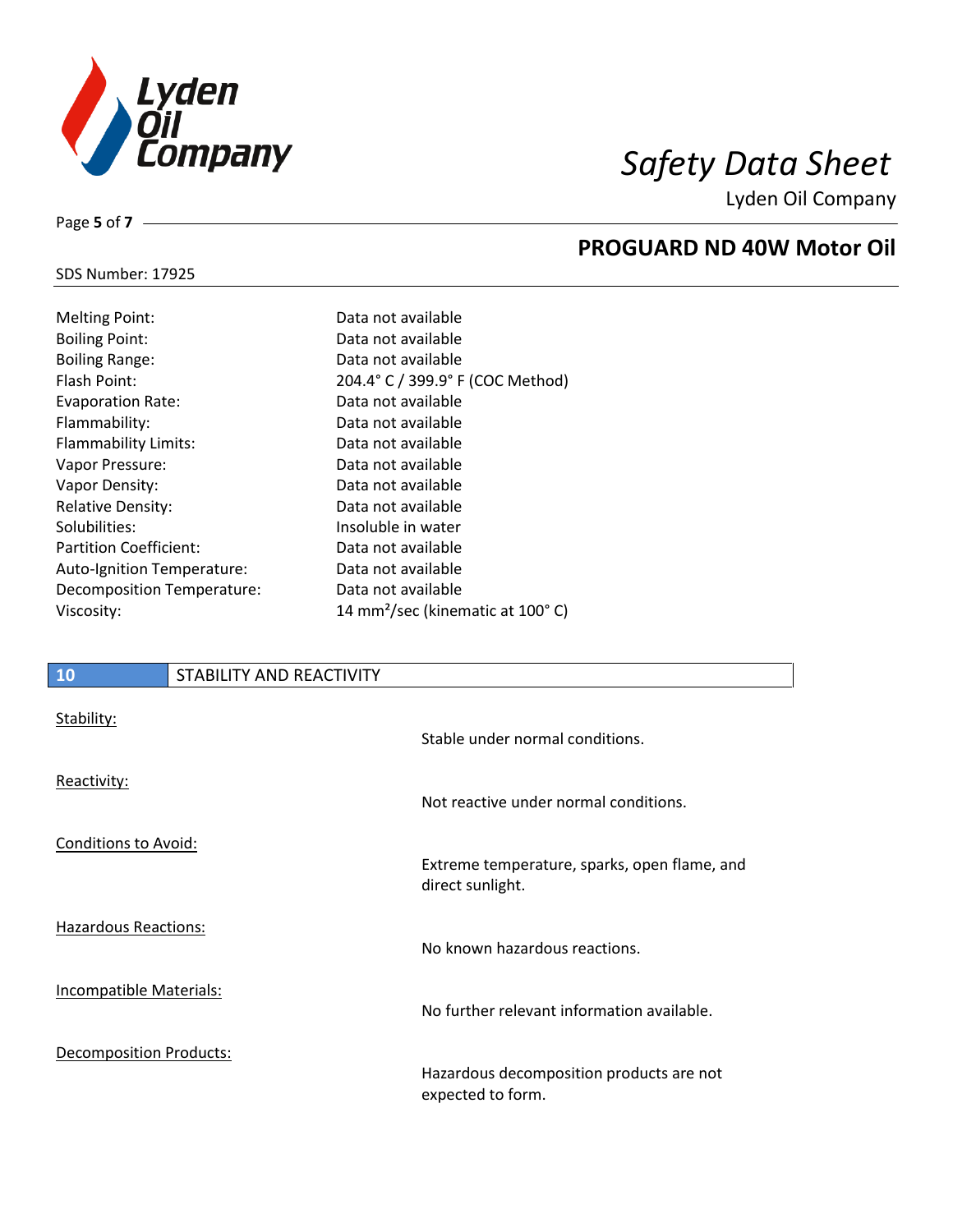

SDS Number: 17925

Page **6** of **7**

# **PROGUARD ND 40W Motor Oil**

| 11                           | <b>TOXICOLOGICAL INFORMATION</b>    |                                                                                                                                           |
|------------------------------|-------------------------------------|-------------------------------------------------------------------------------------------------------------------------------------------|
| Routes of Exposure:          |                                     | Skin and eye contact are the primary routes of<br>exposure although exposure may occur following<br>accidental ingestion.                 |
| <b>Exposure Effects:</b>     |                                     | Repeated skin contact may cause dermatitis or an<br>oil acne.                                                                             |
| <b>Measures of Toxicity:</b> |                                     | <b>Component Acute Toxicity Estimates:</b><br>Residual oils, petroleum, solvent dewaxed:<br>Oral LD50: >5000 mg/kg (rat)                  |
|                              | Carcinogenic/Mutagenic Precautions: | Dermal LD50: >2000 mg/kg (rabbit)<br>Inhalative LC50: 2.18 mg/l (4 hours) (rat)<br>Non-carcinogenic and not expected to be<br>mutagentic. |
| 12                           | <b>ECOLOGICAL INFORMATION</b>       |                                                                                                                                           |

Ecological Precautions:

Avoid exposing to the environment.

### Ecological Effects:

No specific environmental or aquatic data available.

### **13** DISPOSAL CONSIDERATIONS

### Disposal Methods:

Dispose of waste material in accordance with all local, state, and federal requirements.